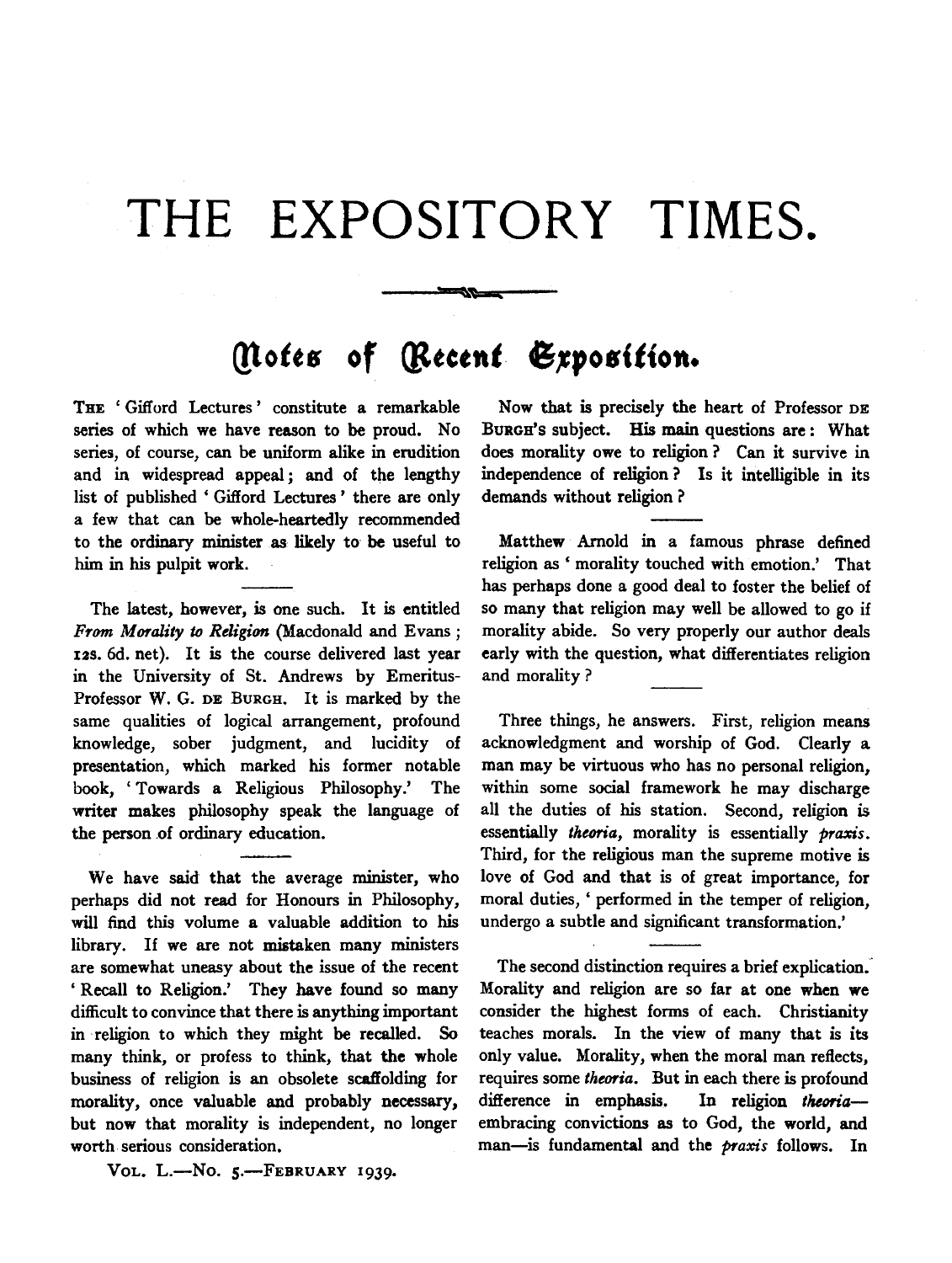morality the *praxis* is essential and the *theoria* may or may not follow.

Preaching, let us interject, has probably been overmuch exclusively practical. The pulpit may need to remember that religion is essentially *theoria,* and that what bewildered men in this distracted world primarily need is not moral maxims but reassurance as to God and God's will and character and purpose. Our religion is practical and our preaching must be practical ; but, paradoxical as it sounds, the merely or exclusively practical will get us nowhere, and will not recall men to religion.

Let us tum to another impressive passage where Professor DE BURGH shows how great is the debt of modem ethics to Christianity. One dominant principle which more or less clearly all modem teachers of ethics accept is that stated by Kant as to the treatment of all humanity in one's own person or in the persons of others as an end, never merely as a means. The immediate source of this was Rousseau, but it is of religious origin and has passed into secular ethics from Christianity.

Can it have much meaning without religion ? What do 'personality' and 'humanity' mean apart from religion ? For the Christian ' by virtue of his membership of God's Kingdom, personality is invested with an absolute worth.' Take from the idea of personality all that it owes to religion, and what remains  $?$ —' an empty form with no attachments to bind it to reality.'

This is what happened under eighteenth-century rationalism. The world went back to Stoicism enlightened with optimism as to what science would accomplish for man's happiness. And what has it accomplished ? It is a two-edged sword. It is as fertile in bane as in blessing, and there is truth in Lawrence's complaint-' What is the good of an industrial system piling up rubbish while nobody lives ?' If Christianity be set aside we are left with a barren idea of personality. ' The human person is but a self-conscious atom, one among

countless others, and no more. Can this be the essential core of truth in the ideal of personality ? '

So with the idea of the brotherhood of man. What significance are we to attach to this? Well, what still lives on is the Christian ideal of human brotherhood. The ' religion of humanity ' died at its birth. Eighteenth-century moralists strove in vain to find a content for the principle of general benevolence, and Hume candidly denied its existence. Apart from religion, 'humanity ' like ' personality' is but an empty form. 'To give life to what is otherwise an empty form we must revert to the vision in which it had its origin, of all mankind, past, present, and to come, as very members incorporate in an other-worldly fellowship, as citizens of the Kingdom of which God is King.'

A new and pleasant feature in contemporary theological scholarship has been the introduction of the Swedish theologians, Brilioth, Aulen, and NYGREN, to the English reader. Some six years ago the last-named's *Agape and Eros* attracted much favourable attention in English-speaking circles. It was a study of the Christian idea of love as it appears in the New Testament and in contrast to the Hellenistic idea.

The second part of NvGREN's historical study of this Christian idea was published at Stockholm in 1936. It takes the reader to the point where the problem of 'Eros and Agape' finds its natural solution in the Reformation. For the convenience -as we suppose-of translator and publisher this second part will appear in two volumes in its English dress. The first volume is now before us as *Agape and Eros,* Part II. Volume I. (S.P.C.K.; 6s. net), and this time the translator is the Rev. Philip S. Watson, M.A., Wesley College, Leeds. It is substantially the story of how the synthesis of the two ' motifs' of Eros and Agape was prepared, up to the Cappadocian Fathers in the fourth century.  $\cdot$ 

If the essence of religion  $\dot{a}$  fellowship with God, then the question of questions for any religion is, How is fellowship with God conceived? Now the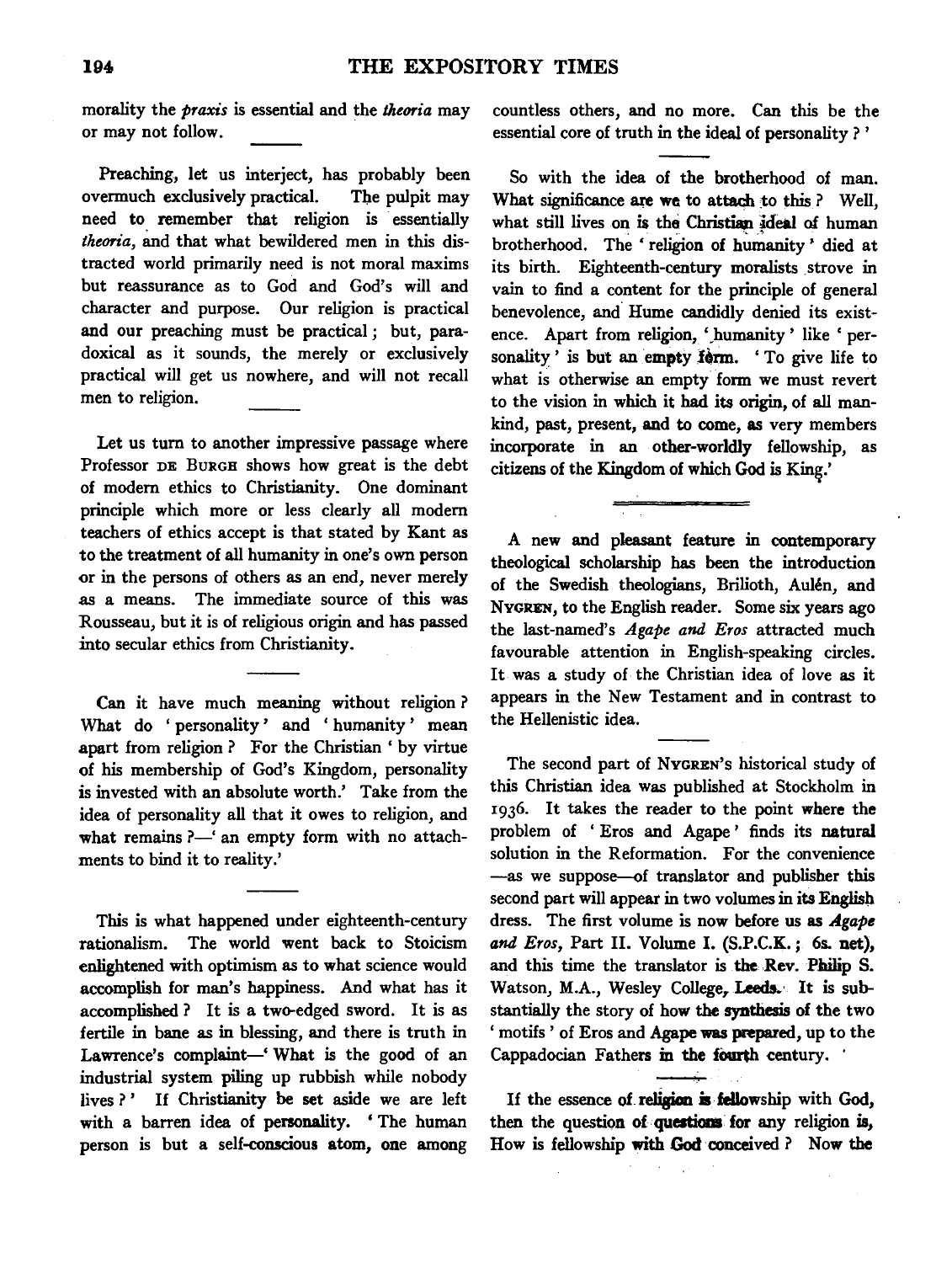answers, given by Judaism, by Hellenism, and by Christianity to this question are respectively : by means of Nomos, by mean of Eros, by means of Agape. Nomos or man's fulfilling of the Law, Eros or man's desire for heavenly things, and Agape or God's own Love freely bestowed on the sinnerthese are three different ways to fellowship with God.

Obviously, whenever the Nomos or Eros motif, which is egocentric, encounters the Agape motif, which is theocentric, there is bound to be conflict. We are thus prepared to find that in the course of Christian history the idea of Christian love has passed through many vicissitudes. Indeed, as the translator says, it is a story of dramatic struggle, of fierce hostilities, and strange alliances that is unfolded in NvGREN's pages.

In the part of the work under review it is, however, the stage of synthesis that is considered, indeed, only the early manifestations of that stage. First, we are asked to notice that the Nomos or Judaistic type of Christian love is to be found in the Apostolic Fathers and the Apologists, the Eros or Hellenistic type in Gnosticism, and the Agape or truly Christian type in Marcion. Then we are asked to notice further that the Nomos type is to be found in Tertullian, the Eros type in the Alex- .andrian theology (Origen), and the Agape type in Iremeus. But these conflicts issue in victory for none of the three main types, but rather in a compromise, such as we find in Athanasius and the Cappadocian Fathers.

There is a certain smoothness in the above scheme that is apt to awake suspicion in the mind of the .critical student of history. But we must simply be ·content to give point to this Note by illustrating -certain of the positions above stated.

Take Tertullian. For him the Old and New 'Testaments both stand on the same level, from iboth he draws his faith in exactly the same way. .As he says, the Church ' mixes the Law and the Prophets with the writings of the Evangelists and Apostles; from thence she drinks her faith.' The

result in Tertullian is, as NYGREN remarks, a confusion of motifs. He ' mixes ' Old Testament Nomos with New Testament Agape, and from the mixture ' drinks ' his own faith, unaware that the New Testament has something essentially new to say about the Way of Salvation.

Take Origen. With him the two great religious streams of late antiquity, the Christian with its Agape type of love and the Hellenistic with its Eros type, are commingled. He is by fullest conviction a Christian, but an equally convinced Platonist. ' God is Eros,' he says, and ' God is Agape.' When the Gnostic, he says in effect, finds the word Agape in Scripture, he should at once understand it as if Eros stood in its place, for that is the reality concealed under the protective disguise of Agape. The simple multitude would inevitably misunderstand all references to the heavenly Eros, confusing it with the ' vulgar Eros.' That is why we must claim that the Song of Songs is written for the perfect, for Gnostics.

Take Iremeus. In him the idea of Agape is found in a purity of form unsurpassed in the Early Church. ' His whole theology is saturated with the Agape motif : it is of love that God has created the world and designed men for fellowship with Himself, of love God's Logos has become flesh in order to " recapitulate " in Himself the fallen human race and reconcile it to God.' But even Irenæus's idea of love is not entirely untouched by alien motifs. Thus the Eros motif affects the very centre of his thought. In plain dependence on Hellenistic piety he describes the goal of the Incarnation as the ' deification ' of man : God became man in order that man might become God. Thus strands from the Eros and the Agape motifs are even in this thinker woven together.

Karl BARTH has been suspected of having Romanist leanings. How such a criticism could have arisen it is hard to see, except that his writings have received the most respectful attention of Roman Catholic theologians. But these, while they recognize his powerful presentation of the funda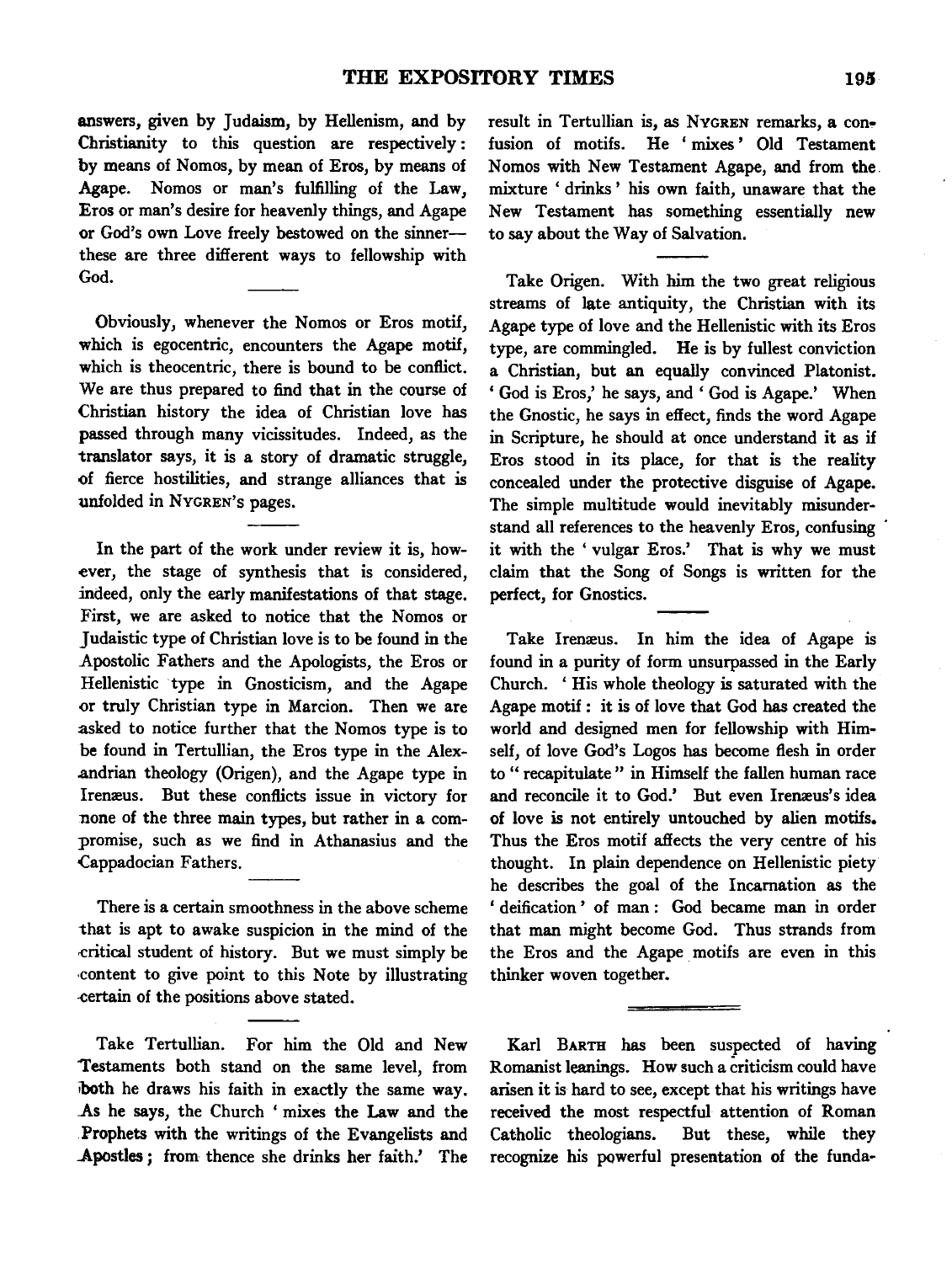mental doctrines of the Christian Faith, are in no doubt as to his position as a champion of Protestantism.

Another criticism of BARTH is that in his theology there is no place for the Holy Spirit. This criticism also is difficult to understand, for in all his thinking God is, first and last, supremely active in His work for man and in man. But any doubts on the subject are finally removed by the publication of his book on *The Holy Ghost and the Christian Life* {Muller; 5s. net) which has been translated by the Rev. R. Birch Hoyle.

It contains a lecture delivered by BARTH at Elberfeld, and it treats the subject under three heads, the Holy Ghost as Creator, as Reconciler, and as Redeemer. Its leading ideas may be briefly indicated.

Beginning with the assertion that ' the Holy Ghost is God the Lord in the fullness of Deity, in the total sovereignty and condescension, in the complete hiddenness and revealedness of God,' he proceeds in the first section to distinguish sharply between the Creator Spirit and the created spirit. ' Augustine was well aware of a fact that was not rightly known by later idealistic theologians, namely, that God's life, which is styled in the Bible as also Spirit, Holy Spirit, for this reason is not identical with what we recognize as our own created life of the spirit or the soul.' Here he runs counter to much of the religious thought of to-day which often speaks confusedly of the divine in man as being really man's spirit, an inborn endowment, the source and centre of all man's upward strivings.

To this type of thought BARTH takes strong exception as tending to confuse the Creator and the creature, and detract from the glory of God's grace. ' If creature is to be strictly understood as a reality willed and placed by God in distinction from His own reality-that is to say, as the wonder of a reality which, by the power of God's love, has a place and persistence alongside of His own realitythen the continuity between Him and it . . . cannot belong to the creature itself but only to the Creator

*in His relation* to the creature.' In other words, the presence of the Holy Spirit must never be conceived as something native to man, an original endowment in his make-up, a permanent possession which he holds by some natural right. It must be held to be God's gift, 'the inconceivable, divine bestowal on His creature,' the act of God's free grace renewed from moment to moment.

So when we ask the question, ' What is the Christian life?' we are bound to answer that Christian life is human life that has been made open by the Holy Ghost to receive God's Word. In revelation both the giving and the receiving are of God. God graciously gives the living Word, but man is incapable unassisted of hearing it aright. 'It is not within the compass of any cleverness or ability of mine ; but it is purely and simply the office of the Holy Ghost to be continually opening our ears to enable us to receive the Creator's Word.' This is sound Reformation teaching, though somewhat obscured in our day. As Robertson Smith so nobly phrased it : • If I am asked why I receive Scripture as the Word of God,. I answer with all the Fathers of the Protestant Church, " Because the Bible is the only record of God's redeeming love." And this record I know to be true by the witness of His Spirit in my heart, whereby I am assured that none other than God Himself is able to speak such words to my soul.'

Further, the special work of the Holy Ghost arises out of the fact that the Creator and the created spirit are in conflict. The ' holiness ' of the Holy Ghost is expressive of His opposition to sin. He is not simply the spirit of the true, the beautiful, and the good, but is the spirit of Reconciliation striving against man's hostility in the battle and victory of grace. Here BARTH is anxious to guard against the error of synergism in every shape and form. The free will of man is not the pivot on which turns his relation to God. The decisive fact is that the Holy Spirit of God is at work conquering that sin which is essentially hostility to itself, and reconciling sinful man to God. He will not allow man's creative action, but only God's free grace, to determine decisively the;